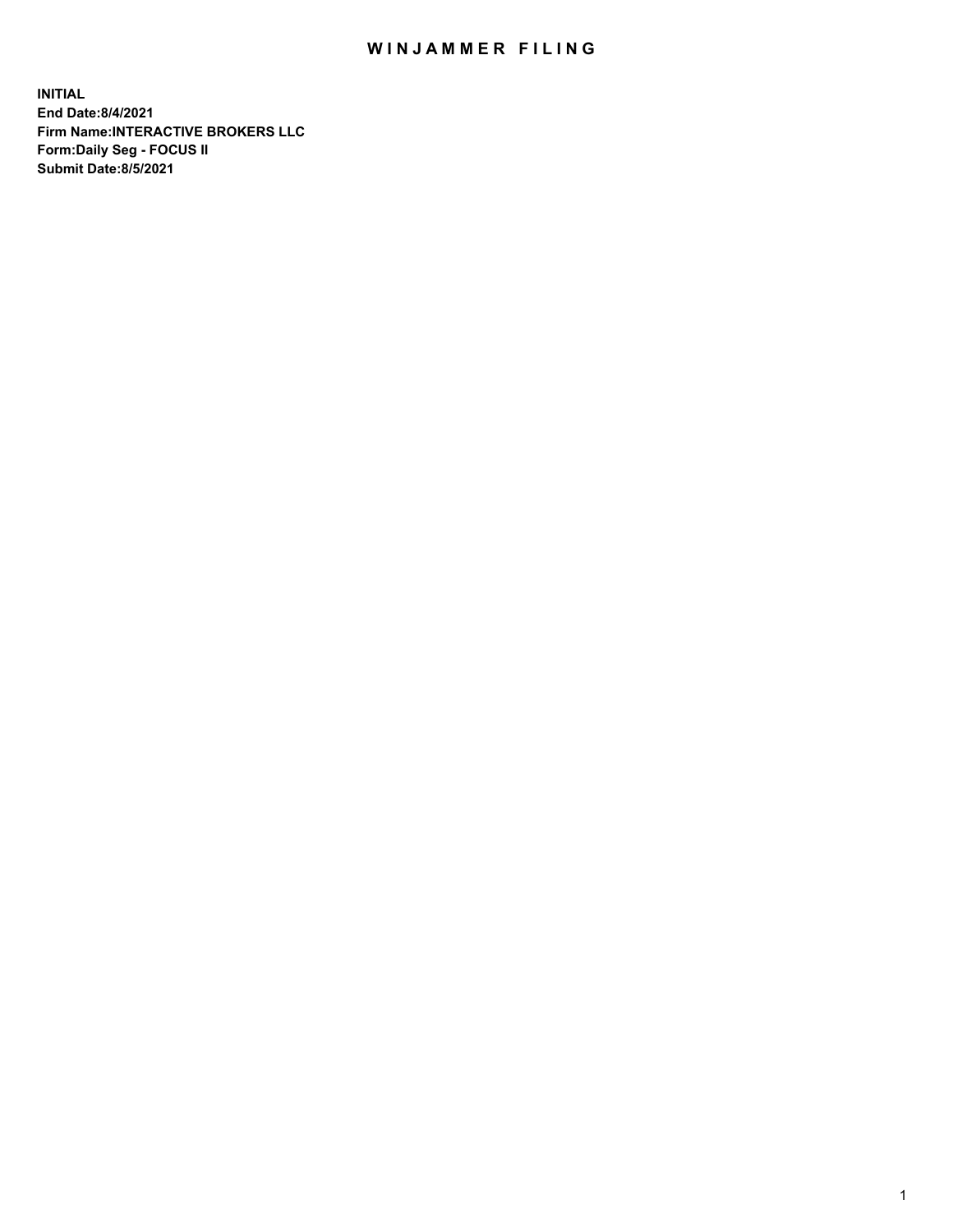**INITIAL End Date:8/4/2021 Firm Name:INTERACTIVE BROKERS LLC Form:Daily Seg - FOCUS II Submit Date:8/5/2021 Daily Segregation - Cover Page**

| Name of Company                                                                                                                                                                                                                                                                                                                | <b>INTERACTIVE BROKERS LLC</b>                                                                  |
|--------------------------------------------------------------------------------------------------------------------------------------------------------------------------------------------------------------------------------------------------------------------------------------------------------------------------------|-------------------------------------------------------------------------------------------------|
| <b>Contact Name</b>                                                                                                                                                                                                                                                                                                            | <b>James Menicucci</b>                                                                          |
| <b>Contact Phone Number</b>                                                                                                                                                                                                                                                                                                    | 203-618-8085                                                                                    |
| <b>Contact Email Address</b>                                                                                                                                                                                                                                                                                                   | jmenicucci@interactivebrokers.c<br>om                                                           |
| FCM's Customer Segregated Funds Residual Interest Target (choose one):<br>a. Minimum dollar amount: ; or<br>b. Minimum percentage of customer segregated funds required:%; or<br>c. Dollar amount range between: and; or<br>d. Percentage range of customer segregated funds required between:% and%.                          | $\overline{\mathbf{0}}$<br>$\overline{\mathbf{0}}$<br>155,000,000 245,000,000<br>0 <sub>0</sub> |
| FCM's Customer Secured Amount Funds Residual Interest Target (choose one):<br>a. Minimum dollar amount: ; or<br>b. Minimum percentage of customer secured funds required:%; or<br>c. Dollar amount range between: and; or<br>d. Percentage range of customer secured funds required between:% and%.                            | $\overline{\mathbf{0}}$<br>$\overline{\mathbf{0}}$<br>80,000,000 120,000,000<br>0 <sub>0</sub>  |
| FCM's Cleared Swaps Customer Collateral Residual Interest Target (choose one):<br>a. Minimum dollar amount: ; or<br>b. Minimum percentage of cleared swaps customer collateral required:% ; or<br>c. Dollar amount range between: and; or<br>d. Percentage range of cleared swaps customer collateral required between:% and%. | $\overline{\mathbf{0}}$<br>$\overline{\mathbf{0}}$<br>0 <sub>0</sub><br>0 <sub>0</sub>          |

Attach supporting documents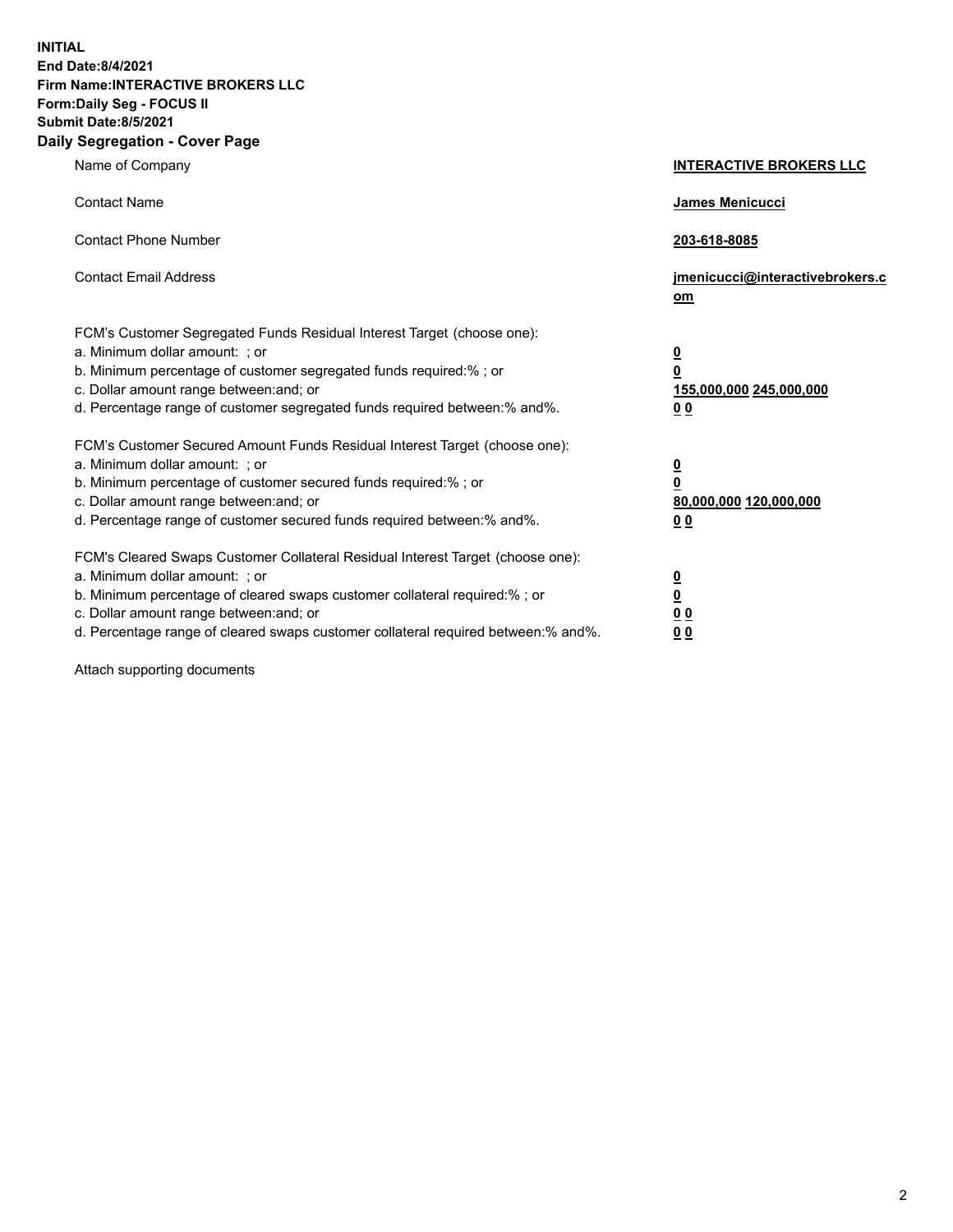## **INITIAL End Date:8/4/2021 Firm Name:INTERACTIVE BROKERS LLC Form:Daily Seg - FOCUS II Submit Date:8/5/2021 Daily Segregation - Secured Amounts**

|     | Pany Ocgregation - Oceanca Anioanic                                                         |                                               |
|-----|---------------------------------------------------------------------------------------------|-----------------------------------------------|
|     | Foreign Futures and Foreign Options Secured Amounts                                         |                                               |
|     | Amount required to be set aside pursuant to law, rule or regulation of a foreign            | $0$ [7305]                                    |
|     | government or a rule of a self-regulatory organization authorized thereunder                |                                               |
| 1.  | Net ledger balance - Foreign Futures and Foreign Option Trading - All Customers             |                                               |
|     | A. Cash                                                                                     | 497,256,848 [7315]                            |
|     | B. Securities (at market)                                                                   | $0$ [7317]                                    |
| 2.  | Net unrealized profit (loss) in open futures contracts traded on a foreign board of trade   | 7,411,381 [7325]                              |
| 3.  | Exchange traded options                                                                     |                                               |
|     | a. Market value of open option contracts purchased on a foreign board of trade              | <b>99,115</b> [7335]                          |
|     | b. Market value of open contracts granted (sold) on a foreign board of trade                | -4,809 [7337]                                 |
| 4.  | Net equity (deficit) (add lines 1. 2. and 3.)                                               | 504,762,535 [7345]                            |
| 5.  | Account liquidating to a deficit and account with a debit balances - gross amount           | $6,742$ [7351]                                |
|     | Less: amount offset by customer owned securities                                            | 0 [7352] 6,742 [7354]                         |
| 6.  | Amount required to be set aside as the secured amount - Net Liquidating Equity              | 504,769,277 [7355]                            |
|     | Method (add lines 4 and 5)                                                                  |                                               |
| 7.  | Greater of amount required to be set aside pursuant to foreign jurisdiction (above) or line | 504,769,277 [7360]                            |
|     | 6.                                                                                          |                                               |
|     | FUNDS DEPOSITED IN SEPARATE REGULATION 30.7 ACCOUNTS                                        |                                               |
| 1.  | Cash in banks                                                                               |                                               |
|     | A. Banks located in the United States                                                       | 47,798,266 [7500]                             |
|     | B. Other banks qualified under Regulation 30.7                                              | 0 [7520] 47,798,266 [7530]                    |
| 2.  | Securities                                                                                  |                                               |
|     | A. In safekeeping with banks located in the United States                                   | 349,991,000 [7540]                            |
|     | B. In safekeeping with other banks qualified under Regulation 30.7                          | 0 [7560] 349,991,000 [7570]                   |
| 3.  | Equities with registered futures commission merchants                                       |                                               |
|     | A. Cash                                                                                     | $0$ [7580]                                    |
|     | <b>B.</b> Securities                                                                        | $0$ [7590]                                    |
|     | C. Unrealized gain (loss) on open futures contracts                                         | $0$ [7600]                                    |
|     | D. Value of long option contracts                                                           | $0$ [7610]                                    |
|     | E. Value of short option contracts                                                          | 0 [7615] 0 [7620]                             |
| 4.  | Amounts held by clearing organizations of foreign boards of trade                           |                                               |
|     | A. Cash                                                                                     | $Q$ [7640]                                    |
|     | <b>B.</b> Securities                                                                        | $0$ [7650]                                    |
|     | C. Amount due to (from) clearing organization - daily variation                             | $0$ [7660]                                    |
|     | D. Value of long option contracts                                                           | $0$ [7670]                                    |
|     | E. Value of short option contracts                                                          | 0 [7675] 0 [7680]                             |
| 5.  | Amounts held by members of foreign boards of trade                                          |                                               |
|     | A. Cash                                                                                     | 222,300,015 [7700]                            |
|     | <b>B.</b> Securities                                                                        | $0$ [7710]                                    |
|     | C. Unrealized gain (loss) on open futures contracts                                         | 17,527,397 [7720]                             |
|     | D. Value of long option contracts                                                           | 99,115 [7730]                                 |
|     | E. Value of short option contracts                                                          | <mark>-4,809</mark> [7735] 239,921,718 [7740] |
| 6.  | Amounts with other depositories designated by a foreign board of trade                      | 0 [7760]                                      |
| 7.  | Segregated funds on hand                                                                    | $0$ [7765]                                    |
| 8.  | Total funds in separate section 30.7 accounts                                               | 637,710,984 [7770]                            |
| 9.  | Excess (deficiency) Set Aside for Secured Amount (subtract line 7 Secured Statement         | 132,941,707 [7380]                            |
| 10. | Page 1 from Line 8)                                                                         |                                               |
| 11. | Management Target Amount for Excess funds in separate section 30.7 accounts                 | 80,000,000 [7780]                             |
|     | Excess (deficiency) funds in separate 30.7 accounts over (under) Management Target          | 52,941,707 [7785]                             |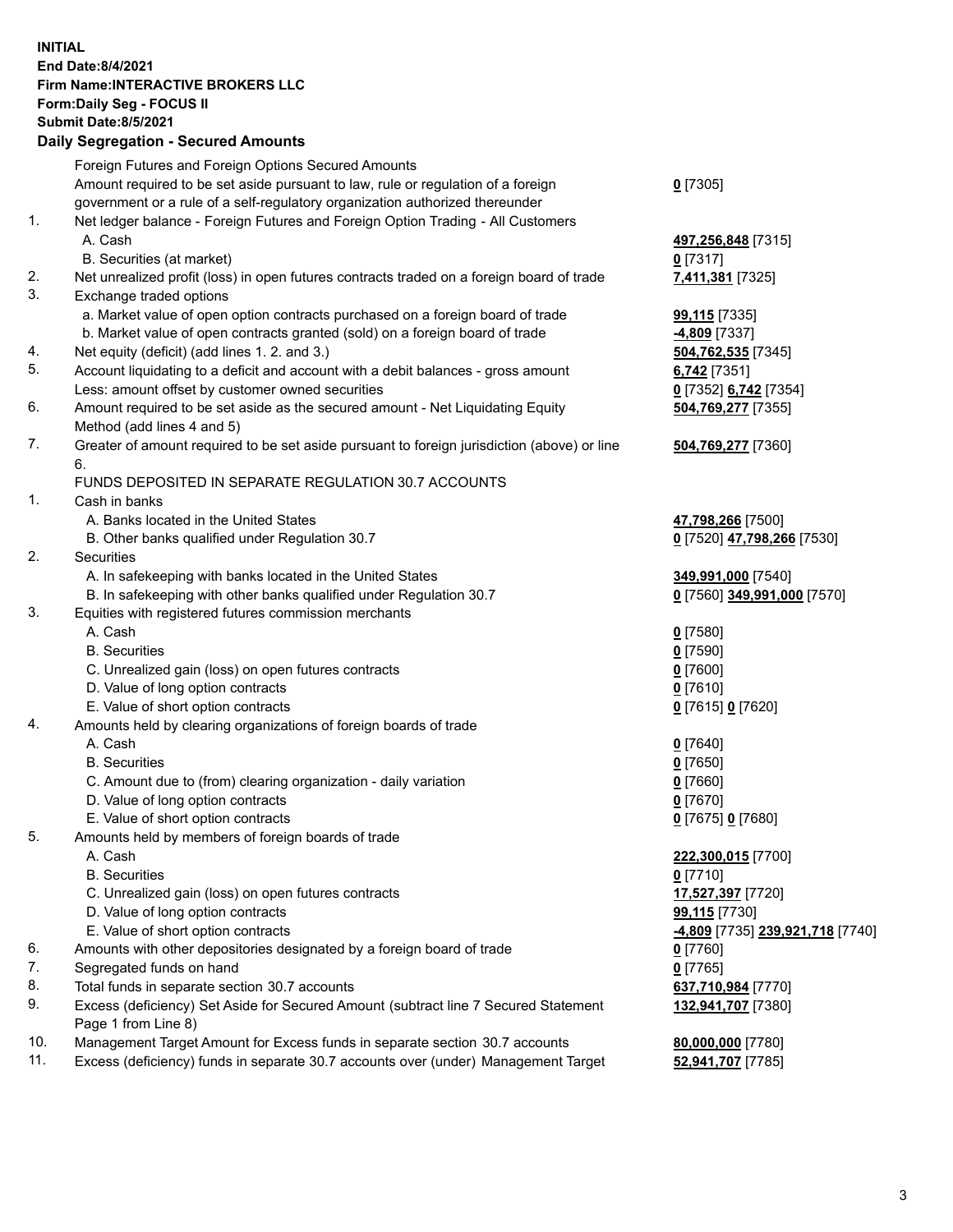**INITIAL End Date:8/4/2021 Firm Name:INTERACTIVE BROKERS LLC Form:Daily Seg - FOCUS II Submit Date:8/5/2021 Daily Segregation - Segregation Statement** SEGREGATION REQUIREMENTS(Section 4d(2) of the CEAct) 1. Net ledger balance A. Cash **6,757,412,432** [7010] B. Securities (at market) **0** [7020] 2. Net unrealized profit (loss) in open futures contracts traded on a contract market **51,253,022** [7030] 3. Exchange traded options A. Add market value of open option contracts purchased on a contract market **288,016,546** [7032] B. Deduct market value of open option contracts granted (sold) on a contract market **-241,141,053** [7033] 4. Net equity (deficit) (add lines 1, 2 and 3) **6,855,540,947** [7040] 5. Accounts liquidating to a deficit and accounts with debit balances - gross amount **1,237,189** [7045] Less: amount offset by customer securities **0** [7047] **1,237,189** [7050] 6. Amount required to be segregated (add lines 4 and 5) **6,856,778,136** [7060] FUNDS IN SEGREGATED ACCOUNTS 7. Deposited in segregated funds bank accounts A. Cash **1,488,419,555** [7070] B. Securities representing investments of customers' funds (at market) **3,247,370,325** [7080] C. Securities held for particular customers or option customers in lieu of cash (at market) **0** [7090] 8. Margins on deposit with derivatives clearing organizations of contract markets A. Cash **1,991,882,564** [7100] B. Securities representing investments of customers' funds (at market) **323,704,708** [7110] C. Securities held for particular customers or option customers in lieu of cash (at market) **0** [7120] 9. Net settlement from (to) derivatives clearing organizations of contract markets **1,018,492** [7130] 10. Exchange traded options A. Value of open long option contracts **287,854,578** [7132] B. Value of open short option contracts **-241,125,046** [7133] 11. Net equities with other FCMs A. Net liquidating equity **0** [7140] B. Securities representing investments of customers' funds (at market) **0** [7160] C. Securities held for particular customers or option customers in lieu of cash (at market) **0** [7170] 12. Segregated funds on hand **0** [7150] 13. Total amount in segregation (add lines 7 through 12) **7,099,125,176** [7180] 14. Excess (deficiency) funds in segregation (subtract line 6 from line 13) **242,347,040** [7190] 15. Management Target Amount for Excess funds in segregation **155,000,000** [7194] **87,347,040** [7198]

16. Excess (deficiency) funds in segregation over (under) Management Target Amount Excess